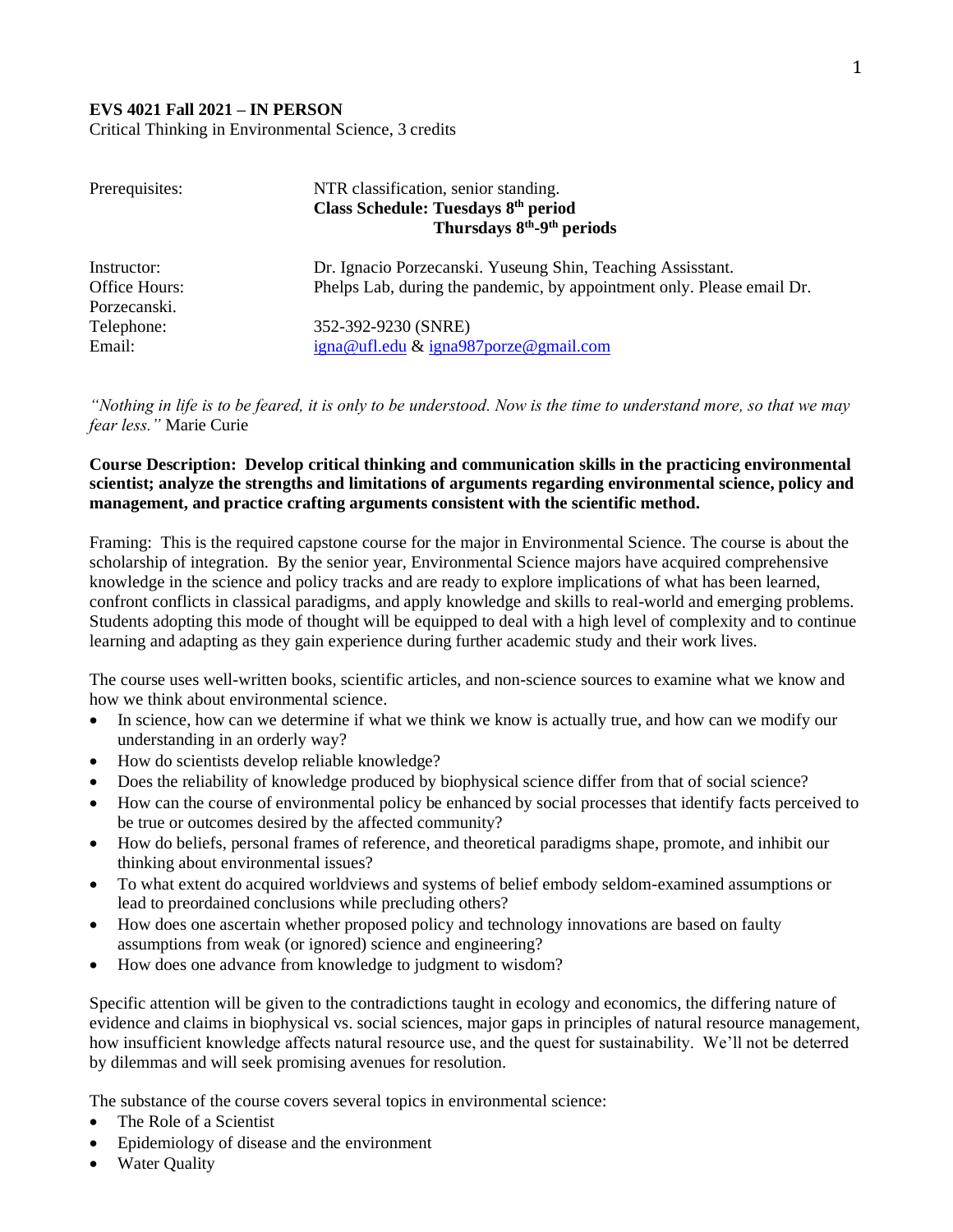- Pollution, contamination
- Climate change
- Resource depletion & patterns of consumption
- Social aspects of environmental problems
- Environmental policy

Your work with these topics is intellectual fitness training through dialogue: integrating new information, forming or revising conceptual generalizations, facing ideas that challenge prevailing worldviews, applying the scientific method to contemporary problems, distinguishing reliable knowledge from plausible assertions, dealing with uncertainty, fairly assessing the claims and arguments encountered, and developing logical and intellectually responsible arguments within the framework of science.

## **Course objectives**

At the end of this course students will be able to:

- 1. Identify and define your thinking in scientific matters: being better able to clearly formulate questions, evaluate evidence, detect assumptions and gaps in data, notice when evidence is ignored, recognize appropriate support from or excessive reliance on conceptual generalizations (theory), ascertain and acknowledge biases driven by beliefs, worldviews, or preferences, weigh the validity of conclusions based on the strength or weakness of evidence, be more willing to discard positions for which there is little or contrary evidence, assign degrees of likelihood to conclusions you are willing to accept and advocate, and prepared to challenge and refute problematic arguments.
- 2. Be explicitly aware of the scientific process and how you invoke it in your real-time thinking.
- 3. Formulate and present strong, logical, science-based arguments and evaluate and discuss arguments made by others.
- 4. Integrate prior knowledge of how biophysical systems work so as to better understand the constraints and opportunities for natural-resource and environmental management.
- 5. Better understand the crucial role of social processes, communities, and institutions in effective naturalresource and environmental management.
- 6. Develop habits of disciplined thinking applicable to topics in the natural and social sciences.

Each class meeting will consist of a presentation by one or more students, or a presentation by the instructor, followed by a discussion in which everyone is encouraged to participate. A reading list will be provided on a weekly basis, and can be mined for suitable material. However, students will be encouraged to select their own reading material, the source of which can be any serious and relevant piece of news, website, or scientific material.

Questions and Research: Students who are presenting should ask one or more questions about their reading material to the class. This can happen in advance or after the presentation. In other instances, some students may be asked to research a topic and present about it during the following class.

Course etiquette and precautions. The instructor, the TA and the students should wear a mask during class, except when speaking. Let me know if you have difficulties in applying these measures.

## **Grading Determination and Criteria:**

Class Participation & attendance (online), 25%. This is a presentation / discussion-based course. Your gain of critical thinking skills will depend on leadership by the day's presenters who start the discussion and your own engagement in the dialogue and exchange of ideas and opinions. Attendance and informed discussion are essential; you should do very well if you attend, come prepared, present effectively, and participate positively in class discussion.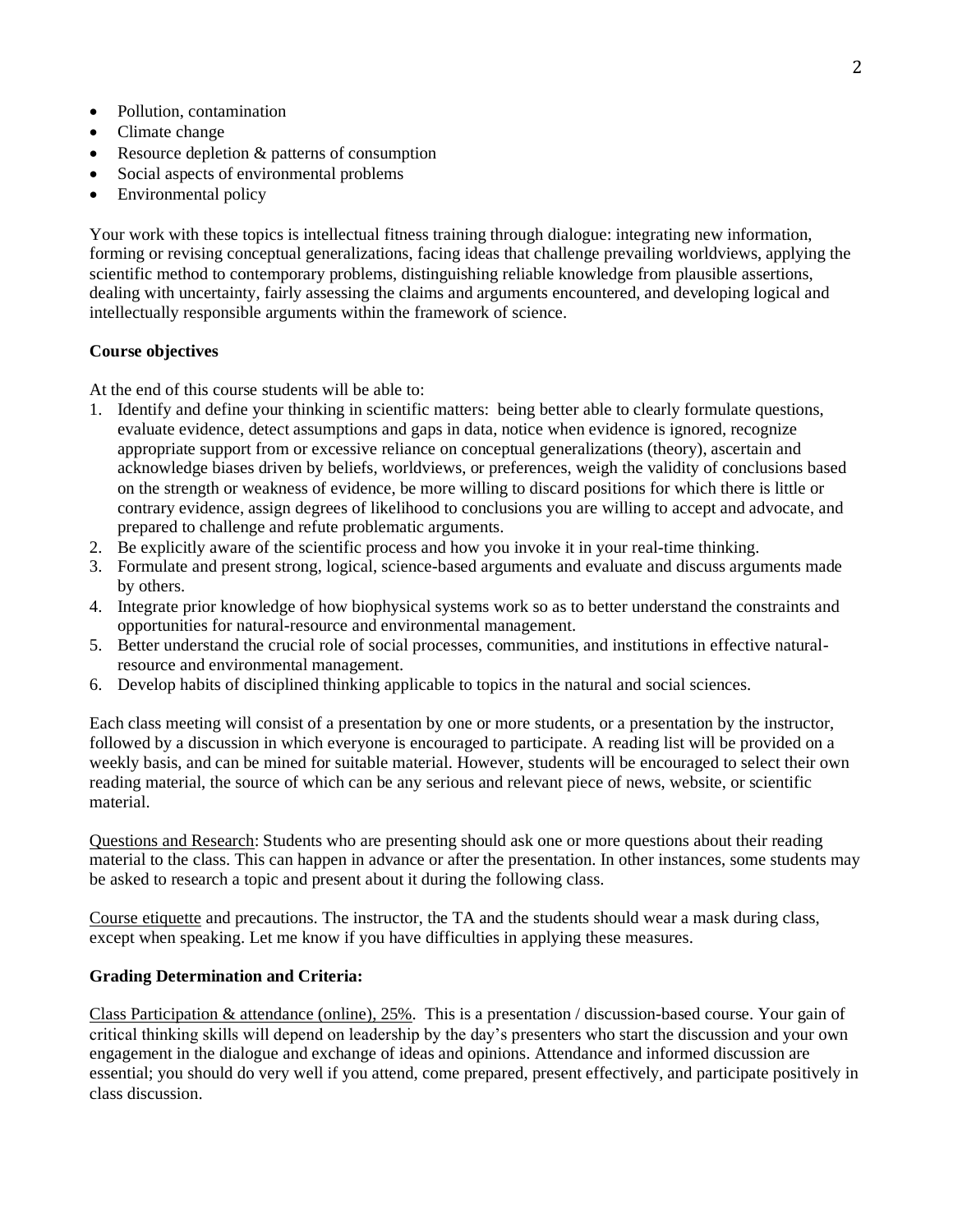Presentations, 25%: Your presentations should probe or extend the subject, or it should reveal some emerging problem or issue that was not obvious earlier. Your presentation will be successful if you address most of these questions:

- What is the nature (structure, context, significance) of the emerging issue you're presenting?
- What are your key findings and conclusions?
- How do these compare with what's in the Required Reading–what's new or surprising to you?
- What is the nature and relative strength of the evidence?
- Do the arguments reference or appear to rely on a well-known body of theory, concept, or idea?
- Do the arguments appear to depend on assumptions, stated or unstated?
- Are the arguments influenced by belief, political philosophy, worldview, or desired outcome?
- What is the nature of key uncertainties?
- What alternative conclusions, controversies, and questions are raised, and what is their basis?

Midterm and Final Essays (50%, 25% each): You will write at least two essays during the semester (in some cases an additional essay may be warranted or convenient). Your assignment is to analyze material presented in the course and search the library and other data sources for a more complete and up-to-date understanding of the subject, the current issues it presents to society, and proposed solutions and their prospects. Each Essay consists of two or three question subjects, and there is usually a degree of choice (selecting 2 of 3 questions posed, for instance). Essays will be computer-screened to check for plagiarism. Criteria for grading papers will be: thesis clearly stated, essay structure clear and easy to follow, well formatted and edited, word usage and grammar correct, written in an engaging and compelling style, concepts presented in your own words, argument factually correct and complete, peer-reviewed articles and other references cited appropriately, essay contains original conclusions, conclusion backed by substantial evidence, and substance of the specific argument. A paper not handed in will receive zero credit; this means that you cannot receive a grade higher than C if you do not complete the paper.

Our class sessions may be audio visually recorded for students in the class to refer back and for enrolled students who are unable to attend live. Students who participate with their camera engaged or utilize a profile image are agreeing to have their video or image recorded. If you are unwilling to consent to have your profile or video image recorded, be sure to keep your camera off and do not use a profile image. Likewise, students who un-mute during class and participate orally are agreeing to have their voices recorded. If you are not willing to consent to have your voice recorded during class, you will need to keep your mute button activated and communicate exclusively using the "chat" feature, which allows students to type questions and comments live. The chat will not be recorded or shared. As in all courses, unauthorized recording and unauthorized sharing of recorded materials is prohibited.

Grading Scale

- A 93.4-100 %
- A- 90-93.3 % B+ 86.7-89.9 %
- 
- B 83.4-86.6 % B- 80-83.3 %
- $C+ 76.7-79.9 %$
- $C$  73.4-76.6 %
- C- 70-73.3 %
- $D+ 66.7-69.9 %$
- D 63.4-66.6 %
- D- 60-63.3 %
- $E$  <60.0 %

The weekly thematic content of the course will generally adhere to the following Schedule. This can be slightly modified according to the way interactions with students during class discussions proceed: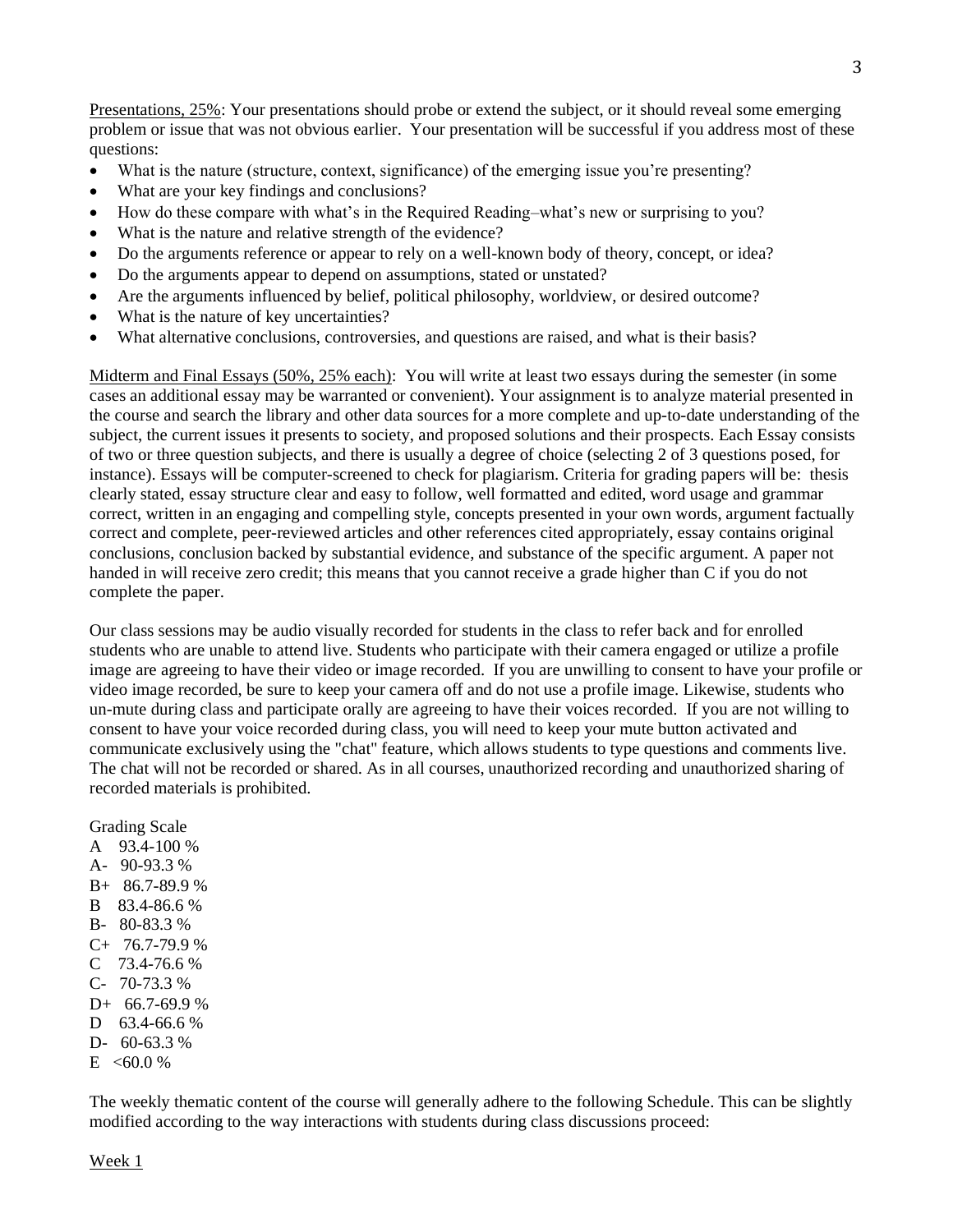Introduction of themes, instructor, students. On the nature of "evidence" and belief. Week 2 Epidemiology and pollution –a historical perspective. Begin discussion of Conservation Biology issues. Research Topic: IUCN categories of protected areas. Week 3 Read and Discuss effects of air pollution in detail. Urban and rural environments in the developed and developing world. Week 4 Research topic: the "odds ratio" and ideas of risk. Assignment: search and define Type I and Type II statistical errors. Other statistical tools –dose/response curve. Week 5 Is there a role for Cost-Benefit Analysis in environmental, health, and safety regulation? Week 6 Science, politics, and the struggle to save the Chesapeake Bay. Week 7 Discussion of ecosystem management tools. Week 8 Environmental management and economic growth, carrying capacity, sustainability. Week 9 Exercise in EcoJobs -how to write a cover letter when applying for a job. Week 10 Payments for ecosystem services. Week 11 Fisheries Week 12 Water issues, quantity and quality. Virtual water. Week 13 Collaborative governance and adaptive management. Week 14 Environmental policy and trust; social dilemmas and collective memories. Week 15 Focus on Social Capital and the environment. Final Class: Research on the epistemologies of the natural and the social sciences. ………………………………………………………………………………………………………………………

Grades and Grade Points

For information on current UF policies for assigning grade points, see [https://catalog.ufl.edu/UGRD/academic](https://catalog.ufl.edu/UGRD/academic-regulations/grades-grading-policies/)[regulations/grades-grading-policies/.](https://catalog.ufl.edu/UGRD/academic-regulations/grades-grading-policies/)

Attendance and Make-Up Work Requirements for class attendance and make-up exams, assignments and other work are consistent with university policies that can be found at: [https://catalog.ufl.edu/UGRD/academic](https://catalog.ufl.edu/UGRD/academic-regulations/attendance-policies/)[regulations/attendance-policies/.](https://catalog.ufl.edu/UGRD/academic-regulations/attendance-policies/)

Online Course Evaluation Process

Student assessment of instruction is an important part of efforts to improve teaching and learning. At the end of the semester, students are expected to provide feedback on the quality of instruction in this course using a standard set of university and college criteria. Students are expected to provide professional and respectful feedback on the quality of instruction in this course by completing course evaluations online via GatorEvals. Guidance on how to give feedback in a professional and respectful manner is available at: [https://gatorevals.aa.ufl.edu/students/.](https://gatorevals.aa.ufl.edu/students/)

Students will be notified when the evaluation period opens and can complete evaluations through the email they receive from GatorEvals, in their Canvas course menu under GatorEvals, or via [https://ufl.bluera.com/ufl/.](https://ufl.bluera.com/ufl/)